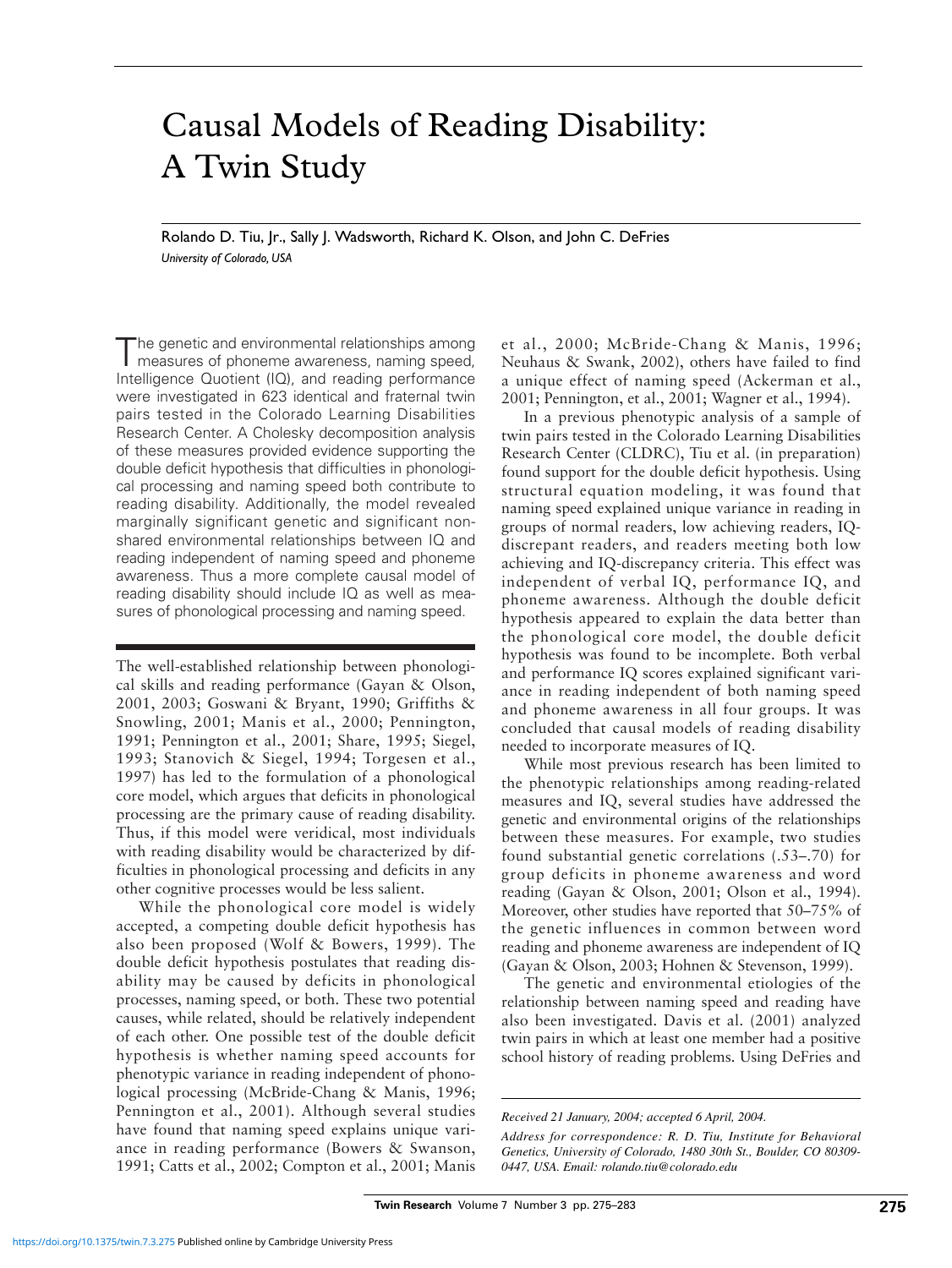Fulker's (1985) multiple regression models, they found significant bivariate heritabilities between naming speed and reading deficits as measured by a discriminant function score derived from subtests of the Peabody Individual Achievement Test (PIAT), indicating that reading deficits covary genetically with naming speed. Davis et al. (2001) analyzed data from both twins with a school history of reading difficulties in at least one member of each pair and unaffected control twins from the Colorado Learning Disabilities Research Center using structural equation modeling and found significant phenotypic and genetic correlations between naming speed and reading for both groups. However, both phenotypic and genetic correlations were higher in the sample with reading difficulties.

Several studies have examined the genetic and environmental basis of the relationship between reading and IQ. Three studies found that the phenotypic relationship between reading and IQ was largely genetic in origin (Brooks et al., 1990; Cardon et al., 1990; Wadsworth & DeFries, 2003). However, Alarcon and DeFries (1997) reported that the genetic correlation between IQ and reading was greater in a group of normally achieving readers than in a group with reading difficulties. They also found no shared environmental correlation between IQ and reading. Additionally, Wadsworth et al. (2000) showed that reading deficits were more heritable in twins with IQ scores above 100 than in those below 100.

There has been only one previous attempt to test the double deficit hypothesis from a genetic and environmental perspective. Compton et al. (2001) analyzed the genetic and environmental influences on reading and naming speed after removing the effects of phoneme awareness by fitting a Cholesky decomposition model to twin data. While not a test of group deficits, the analysis was conducted in a twin sample with a large proportion of individuals with school histories of reading difficulties. Results obtained from three separate analyses showed that, among this select sample of children with reading difficulties, individual differences in naming speed shared significant genetic influences with general word reading, non-word reading, and orthographic reading independent of phoneme awareness, thereby supporting the double deficit hypothesis.

In the present study, the analyses of Compton et al. (2001) will be extended to test the unique genetic relationship between IQ and reading. Additionally, a more general measure of reading performance will be used as opposed to the word reading measures used by Compton et al. (2001). It is hypothesized that there will be a significant relationship between naming speed and reading independent of phoneme awareness. Additionally, the present analysis will test the validity of the addition of IQ to the model. We hypothesize that there will be significant genetic and environmental influences of IQ on reading performance independent of both naming speed and phoneme awareness.

# **Methods**

## **Participants**

The present study utilized data from twin pairs tested in the Colorado Learning Disabilities Research Center (CLDRC; DeFries et al., 1997). To reduce the possibility of ascertainment bias, participants were recruited from 27 school districts in the state of Colorado without regard to reading status. School records were used to identify every twin pair in a school. Parental permission was then sought to examine the school records for evidence of reading problems; for example, low reading achievement test scores or referral to a reading therapist because of poor reading performance. Those twin pairs in which at least one member had a positive school history of reading problems were invited to complete a battery of tests.

The sample analyzed in the present study included 342 (169 male, 173 female) monozygotic (MZ; identical) and 281 (154 male, 127 female) same-sex dizygotic (DZ; fraternal) twin pairs in which at least one member of the pair had a positive school history of reading disability. The mean age of the sample was  $11.5 \pm 2.61$  (range 8.0 to 18.7). The zygosity of samesex twin pairs was determined using selected items from the Nichols and Bilbro (1966) questionnaire. When zygosity remained in doubt, twin pairs were genotyped using DNA markers.

#### **Measures**

All participants were administered an age appropriate test battery of cognitive, academic achievement, and language measures. The test scores analyzed in this report include Full Scale IQ from the Wechsler Intelligence Scale for Children — Revised (WISC-R; Wechsler, 1974); a discriminant function score (DeFries, 1985) derived from the Reading Recognition, Reading Comprehension, and Spelling subtests of the Peabody Individual Achievement Test (PIAT; Dunn & Markwardt, 1970); a phoneme awareness composite; and a composite designed to test naming speed.

The phoneme awareness composite was comprised of a phoneme transposition task (Pig Latin), a phoneme deletion task, and the Lindamood auditory conceptualization test (LAC; Lindamood & Lindamood, 1979). The phoneme transposition task required the participant to move the first phoneme from the beginning of a word to the end of the word and then add the sound /ay/ to the end. For instance, the participant would change the word "can" into "an-cay". In the phoneme deletion task, the participant was asked to remove a specified phoneme from a spoken non-word. For example, the participant may be asked to say "cran" without the /r/ sound. The Lindamood auditory conceptualization test used colored blocks to represent phonemes. The participant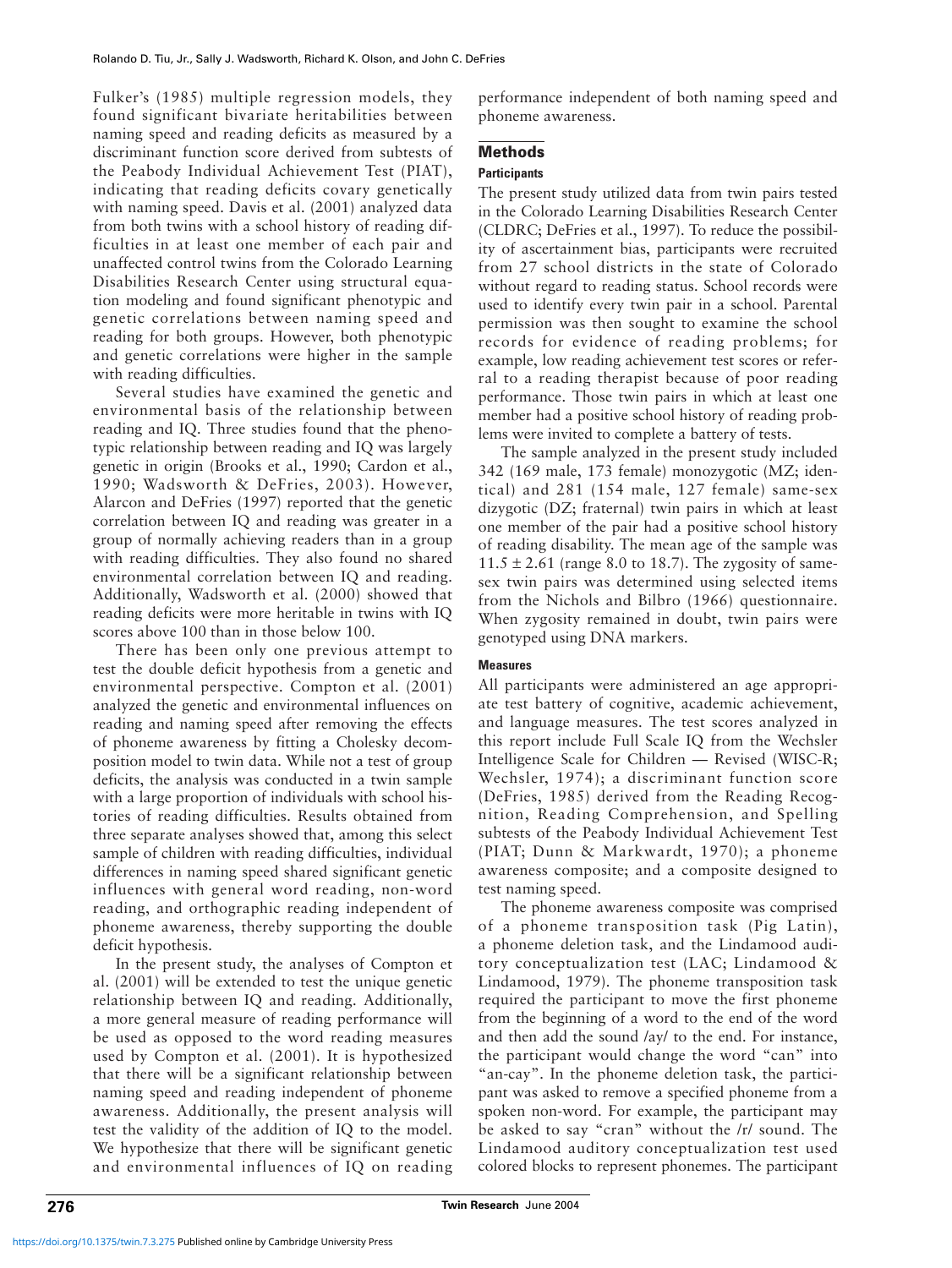moved the blocks in accordance with changes in sequences of sounds spoken by the tester.

Naming speed was assessed using the numbers, letters, colors, and pictures subtests of the rapid automatized naming task (RAN; Denckla & Rudel, 1976). The administration differed from that typically used, however. Typically, the participant is asked to identify orally 50 items without any time limit and time to complete is the score of interest. In the alternate version used in the present study, each subtest had a time limit of 15 seconds and the score of interest was the number of correctly identified items. When the standard and alternate versions of the RAN task were compared in a subsample of twins, the alternate version accounted for significantly more variance in several reading measures (Compton et al., 2002).

All measures used to make the composites were standardized across all participants after controlling for age, age squared, gender, and age they began school. Composites were calculated as the average of the measures that comprised the composite. An examination of the four composite measures for normality revealed distributions reasonably close to normal. The largest skewness was for the distribution of phoneme awareness  $(-0.47 \text{ to } -0.54)$ . While this skewness was significant, possibly due to the large sample size, visual inspection showed that the phoneme awareness distribution was very close to normal.

## **Analysis**

Structural equation modeling was used to analyze the covariance structure of the twin data. First, a phenotypic Cholesky decomposition analysis was used to test hierarchically the unique effect of naming speed on reading after controlling for phoneme awareness. This model also tested the unique effect of IQ on reading performance controlling for phoneme awareness and naming speed. Rather than analyze the covariance structure of the total sample collapsed across twin types, data from both members of the twin pairs divided by zygosity were analyzed separately and all paths were constrained to be equal across the two groups.

The phenotypic Cholesky (see Figure 1) is analogous to a hierarchical multiple regression analysis where phoneme awareness, naming speed, and intelligence are entered sequentially and reading is the dependent variable. Squaring the paths from the F1, F2, and F3 factors to reading estimates the change in the multiple  $\mathbb{R}^2$  due to the addition of the corresponding variable to the model. Squaring the path from F4 to reading estimates the amount of variance in reading that is not accounted for by the predictors.

A Cholesky decomposition was also employed to estimate the genetic, shared environmental, and nonshared environmental contributions to the variance of the measures and the covariance among the measures (Figure 2). Estimates of the proportion of variance in each measure due to genetic or environmental effects were equal to the sum of the squared standardized

path coefficients from all the specific and common factors. For example, the heritability of reading performance was estimated as:  $a_{41}^2 + a_{42}^2 + a_{43}^2 + a_{44}^2$ . Phenotypically standardized genetic and environmental correlations (e.g.,  $h_x \times r_{\text{g(xy)}} \times h_y$ ) were estimated from the sum of the products of the paths from each of the common genetic or environmental factors to the two measures. For instance, the phenotypically standardized genetic correlation between reading performance and naming speed was estimated from Figure 2 as  $(a_{21} \times a_{41}) + (a_{22} \times a_{42})$ . Genetic and environmental correlations between two measures may then be estimated by dividing their phenotypically standardized genetic or environmental correlation by the product of the square roots of the two heritabilities or environmentalities: for example,  $[(a_{21} \times a_{41}) +$  $(a_{22} \times a_{42})$ ] / [ $b_{NS} \times b_{READ}$ ].

Additionally, the Cholesky decomposition analysis facilitates genetic and environmental tests of the double deficit hypothesis. The unique relationship between naming speed and reading can be calculated as the correlation between naming speed and reading based only on the second common factor that does not load on phoneme awareness. For example, the unique genetic relationship was estimated as  $a_{22} \times a_{42}$ . Similarly, the unique relationship between IQ and reading can be calculated as the correlation between IQ and reading based only on the third common factor that does not load on phoneme awareness or naming speed. For instance, the unique non-shared environmental relationship between IQ and reading was estimated as  $e_{33} \times e_{43}$ . Finally, each of these unique effects may be divided by the total correlation to determine the proportion of the shared variance that is unique. For example, the proportion of the additive genetic relationship between naming speed and reading that is independent of phoneme awareness was calculated as  $[a_{22} \times a_{42}] / [(a_{21} \times a_{41}) + (a_{22} \times a_{42})]$ .

## **Results**

## **Phenotypic Cholesky**

Results of the phenotypic Cholesky are shown in Figure 1. Every path differed significantly from 0. Therefore, naming speed shared a significant amount of variance in common with reading performance independent of phoneme awareness. The proportion of the shared variance between naming speed and reading performance that is independent of phoneme awareness was:  $[f_{22} \times f_{42}] / [(f_{21} \times f_{41}) + (f_{22} \times f_{42})] =$ 58%. The addition of naming speed accounts for a change in the multiple  $R^2$  of 0.07 ( $f_{42}^2$ ).

IQ also had a significant amount of variance in common with reading performance independent of both phoneme awareness and naming speed. The observed correlation between IQ and reading performance was:  $(f_{31} \times f_{41}) + (f_{32} \times f_{42}) + (f_{33} \times f_{43}) = .42$ . The proportion of the shared variance between reading performance and IQ independent of both naming speed and phoneme awareness was:  $[f_{33} \times f_{43}] / [(f_{31} \times$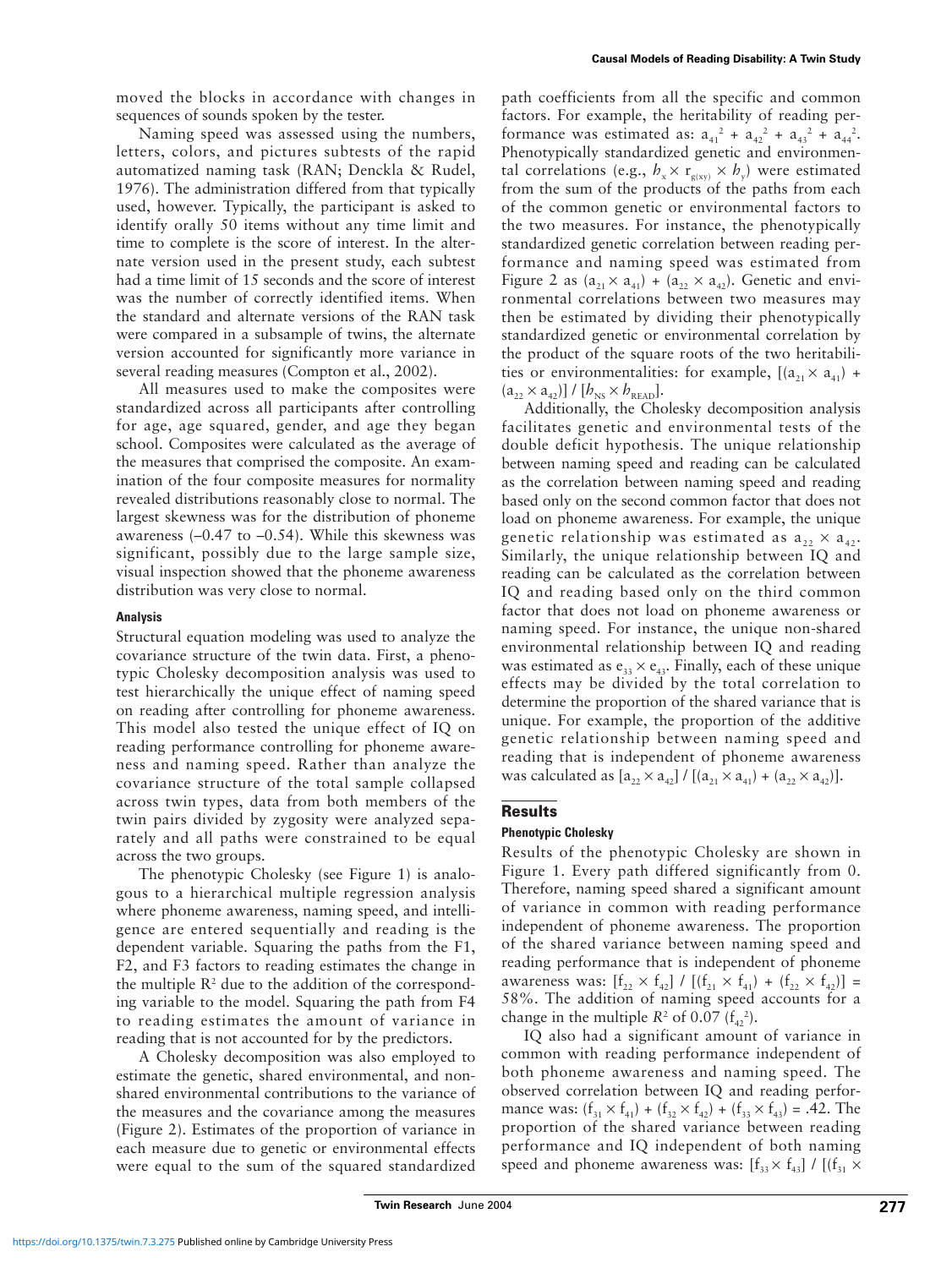

#### **Figure 1**

Results from the phenotypic Cholesky model.

 $f_{41}$ ) + ( $f_{32} \times f_{42}$ ) + ( $f_{33} \times f_{43}$ )] = 39%. The addition of IQ accounts for a change in the multiple  $R^2$  of 0.03  $(f_{43}^2)$ . However, squaring the path from F4 to reading indicates that less than half of the phenotypic variance in reading performance is accounted for by phoneme awareness, naming speed, and IQ in this sample.

## **Genetic and Environmental Influences**

Results of the full genetic and environmental Cholesky analysis are shown in Figure 2. The C3 and C4 factors are omitted because paths  $c_{33}$ ,  $c_{43}$ , and  $c_{44}$  were all estimated as 0. The full model shows strong genetic influences on the variance of each measure and the covariances between the measures. Shared environmental influences on the variance and covariance were rather small. Non-shared environmental influences on the variance of each measure were also substantial, but less so on the covariance among the measures.

The full model fit the data well (Table 1). Models dropping the common E (Model 2) or all A factors (Model 4) fit significantly worse than the full unconstrained model. However, all the C paths could be constrained to 0 without significant worsening of fit (Model 3). The estimates of  $h^2$ ,  $c^2$ , and  $e^2$  for the full model are shown in Table 2. More than 50% of the variance in each of the four variables was attributable to genetic factors, whereas 10% or less of the variance was attributable to shared environmental factors. Table 2 also shows the phenotypically standardized genetic and environmental correlations (below the diagonal) and the unstandardized genetic and environmental correlations (above the diagonal) between the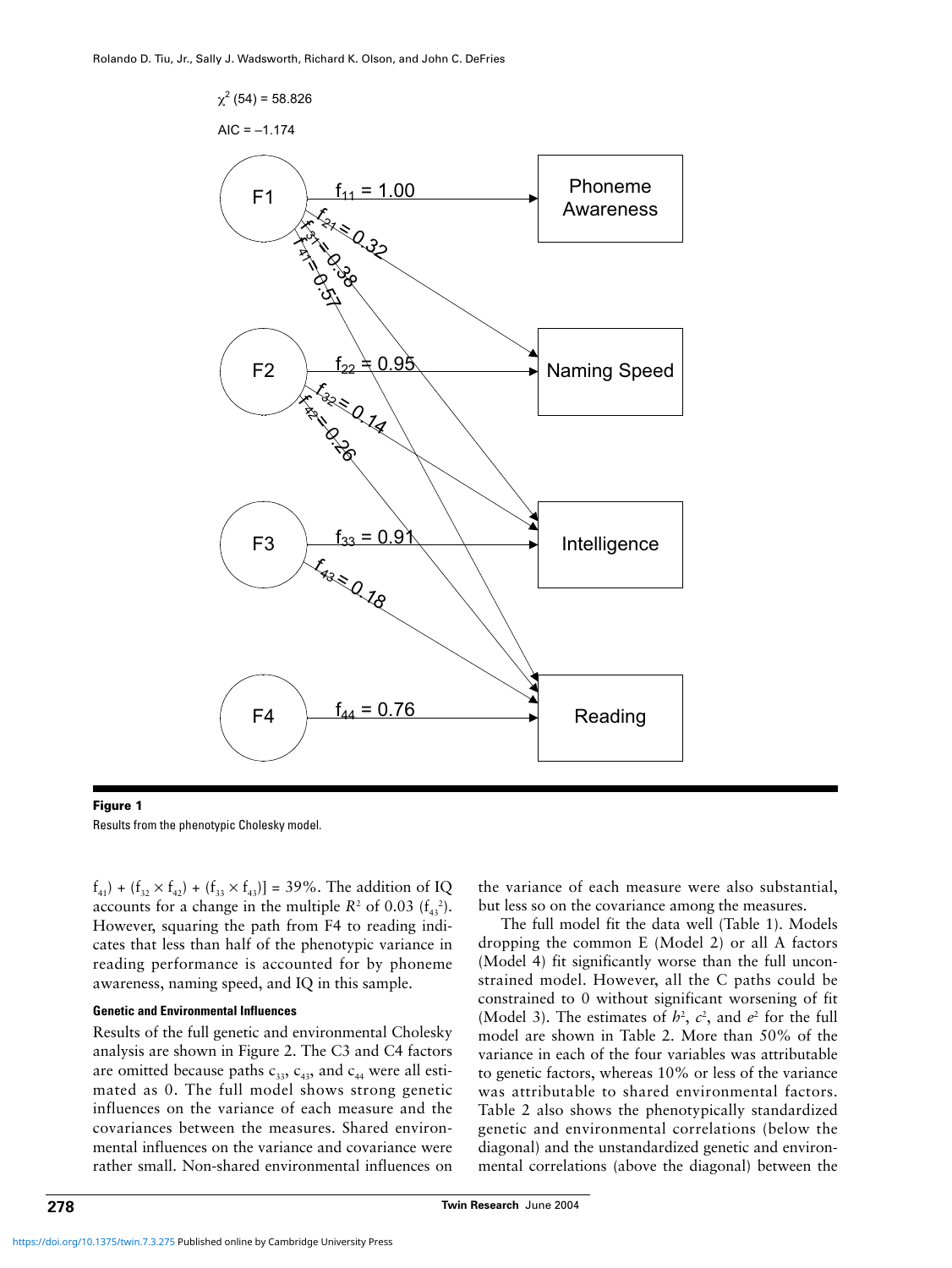| Model Comparisons for Genetic and Environmental Cholesky |                       |    |          |                   |    |        |  |  |
|----------------------------------------------------------|-----------------------|----|----------|-------------------|----|--------|--|--|
| Model                                                    | $\gamma$ <sup>2</sup> | df | AIC      | $\Delta \gamma^2$ | dt |        |  |  |
| 1. Full                                                  | 27.48                 | 42 | $-56.52$ |                   |    |        |  |  |
| 2. No E common factors                                   | 141.80                | 48 | 45.80    | 114.32            |    | < 0.01 |  |  |
| 3. No C                                                  | 30.15                 | 52 | $-73.85$ | 2.67              | 10 | > .500 |  |  |
| 4. No A                                                  | 227.38                | 52 | 123.38   | 199.90            | 10 | < .001 |  |  |

#### **Table 1**

Note: AIC = Akaike's Information Criterion

Models 2, 3, and 4 are compared to the Full Model

four measures. Moreover, as indicated by a comparison of the phenotypically standardized correlations presented in Table 2, 56%–100% of the phenotypic correlations were due to genetic influences.

As shown in Figure 2, more than half of the shared genetic covariance between naming speed and reading performance was independent of phoneme awareness:  $[0.69 \times 0.29] / [(0.31 \times 0.56) + (0.69 \times 0.29)] =$ 54%. The proportion of the genetic correlation between reading performance and IQ that is independent of both naming speed and phoneme awareness was  $(.68 \times .13) / [(.44 \times .56) + (.04 \times .29) + (.68 \times )$ .13)] = 26%. Most of the non-shared environmental relationship between reading performance and naming speed was independent of phoneme awareness:  $[0.63 \times 0.06] / [(0.12 \times 0.18) + (0.63 \times 0.06)] = 64\%$ . Finally, the proportion of the non-shared environmental correlation between IQ and reading performance that is independent of phoneme awareness and naming speed was  $[.47 \times .12] / [(.09 \times .18) + (.09 \times )$ .06) +  $(.47 \times .12)$ ] = 72%. Although the non-shared environmental correlations were small, most of the

**Table 2**

| Genetic and Environmental Influences on IQ and Reading-related |  |
|----------------------------------------------------------------|--|
| Measures <sup>a</sup>                                          |  |

|                                 | PA      | ΝS      | 10      | Read    |  |  |  |  |
|---------------------------------|---------|---------|---------|---------|--|--|--|--|
| Genetic                         |         |         |         |         |  |  |  |  |
| PА                              | 0.71    | 0.41    | 0.54    | 0.67    |  |  |  |  |
| ΝS                              | 0.26    | 0.57    | 0.26    | 0.59    |  |  |  |  |
| 10                              | 0.37    | 0.16    | 0.66    | 0.50    |  |  |  |  |
| Read                            | 0.47    | 0.38    | 0.34    | 0.72    |  |  |  |  |
| <b>Shared Environmental</b>     |         |         |         |         |  |  |  |  |
| PА                              | 0.01    | $-0.74$ | $-0.99$ | 0.93    |  |  |  |  |
| <b>NS</b>                       | $-0.01$ | 0.01    | 0.61    | $-0.94$ |  |  |  |  |
| 10                              | $-0.02$ | 0.02    | 0.10    | $-0.85$ |  |  |  |  |
| Read                            | 0.01    | $-0.01$ | $-0.03$ | 0.01    |  |  |  |  |
| <b>Non-shared Environmental</b> |         |         |         |         |  |  |  |  |
| PA                              | 0.29    | 0.19    | 0.18    | 0.37    |  |  |  |  |
| ΝS                              | 0.07    | 0.41    | 0.22    | 0.21    |  |  |  |  |
| 10                              | 0.05    | 0.07    | 0.24    | 0.33    |  |  |  |  |
| Read                            | 0.10    | 0.06    | 0.08    | 0.26    |  |  |  |  |

Note: PA = Phoneme Awareness, NS = Naming Speed

<sup>a</sup> h<sup>2</sup>, c<sup>2</sup>, and e<sup>2</sup> estimates based on the full model are listed on the main diagonal. Phenotypically standardized correlations are below the diagonal. Estimates of  $r_{\alpha}$ ,  $r_{\gamma}$ , and  $r_{\alpha}$  are above the diagonal.

non-shared environmental correlations between reading performance and naming speed as well as between reading performance and IQ were independent of phoneme awareness.

The path from the A2 factor to reading  $(a_{42})$  represents the genetic relationship between naming speed and reading independent of phoneme awareness. Constraining this path to 0 led to a substantial deterioration of fit ( $Δχ² = +17.53$ ,  $df = 1$ ,  $p < .01$ , ∆ Akaike's Information Criterion [AIC] = +15.53) compared to the full model. Similarly, the path from A3 to reading represents the genetic relationship between IQ and reading independent of both phoneme awareness and naming speed. Constraining this path to zero led to an increase in  $\chi^2$  of 2.32 with 1 degree of freedom  $(p = .13)$  and an increase in AIC of 0.32 compared to the full model. While the  $\chi^2$  does not indicate a significant worsening of fit, the AIC increase suggests that including IQ in the model yields a slightly better fit.

# **Discussion**

The present study assessed the phenotypic, genetic, and environmental etiologies of individual differences in reading performance in a sample of twin pairs ascertained for reading difficulties. Further, we examined whether measures of IQ would improve the prediction of reading performance based on a double deficit model which hypothesizes that reading disabilities are due to deficits in phoneme awareness and naming speed. The results of the phenotypic Cholesky analysis provided support for the double deficit hypothesis. More than half of the variance shared between naming speed and reading performance was independent of phoneme awareness. However, consistent with Tiu et al. (2004), the phenotypic results also supported the importance of IQ for the prediction of reading, even after taking phoneme awareness and naming speed into account. About 40% of the covariance between IQ and reading was independent of naming speed and phoneme awareness. However, less than half of the variance in reading performance was accounted for by phoneme awareness, naming speed and IQ in this model.

While the changes in the multiple  $\mathbb{R}^2$  for reading performance due to naming speed and IQ were

**Twin Research** June 2004 **279**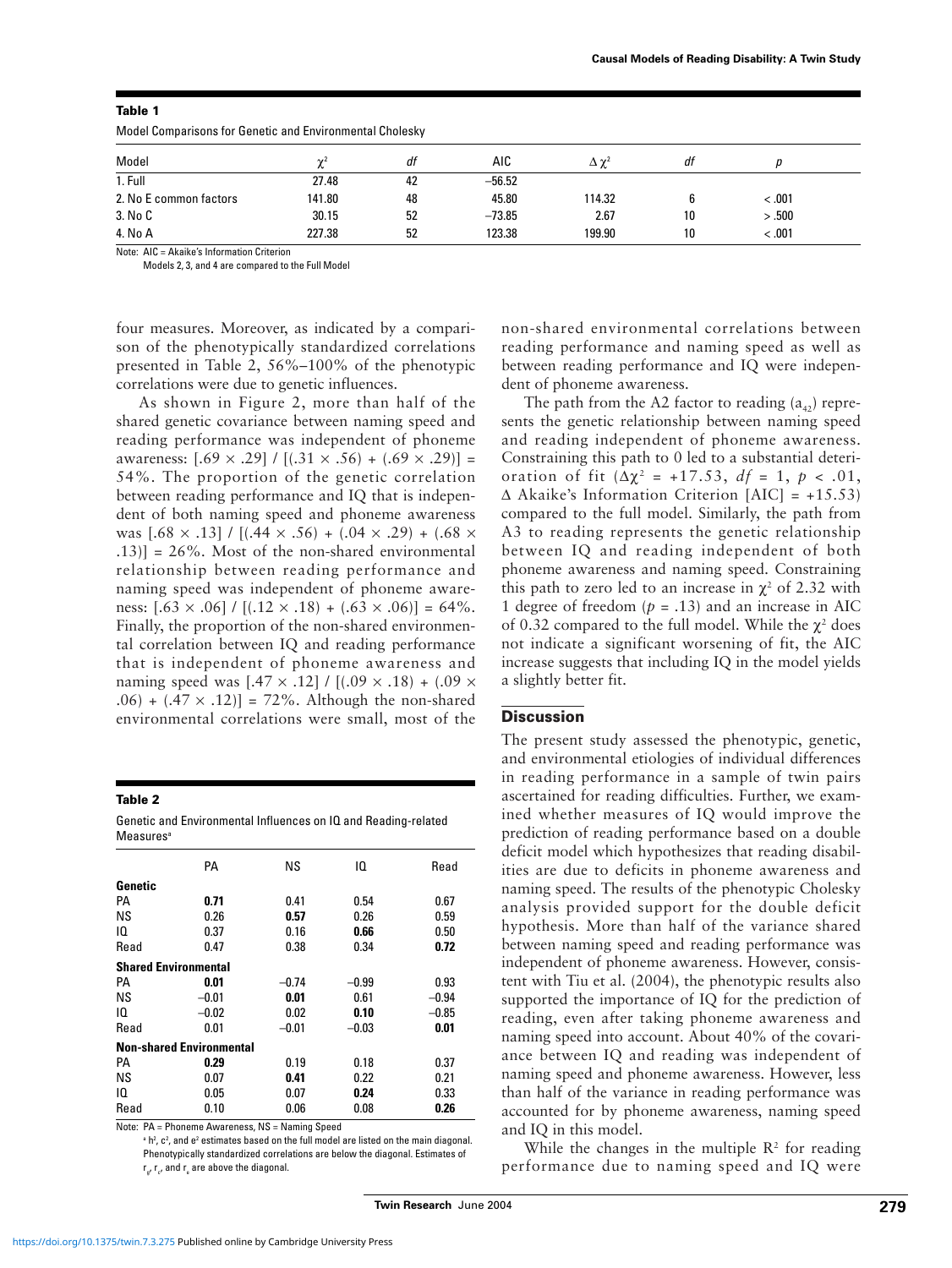

**Figure 2** Results from the full genetic and environmental Cholesky model.

relatively small, these results do not necessarily imply that these two predictors are unimportant. As is typical with hierarchical regression analyses, the importance of a single predictor relative to the others is not best estimated by the change in the multiple  $\mathbb{R}^2$ , as shared predictive variance is attributed to the independent variable that comes first. Rather, the change in  $\mathbb{R}^2$  is a test of the significance of the addition of the variable to the model and is dependent on the order of entry (Tabachnick & Fidell, 2001).

As expected, the results obtained from the genetic analysis mirrored the phenotypic analysis in many respects. Evidence of a genetic relationship between naming speed and reading independent of phoneme awareness provides further support for the double deficit hypothesis. However, these results differed slightly from those of Compton et al. (2001). In the present study, the genetic variance shared between naming speed and reading was more independent of phoneme awareness. The percentage of the genetic variance shared between naming speed and reading performance that was independent of phoneme awareness was nearly twice as high (54% vs. 30%) as that reported by Compton et al. (2001). This difference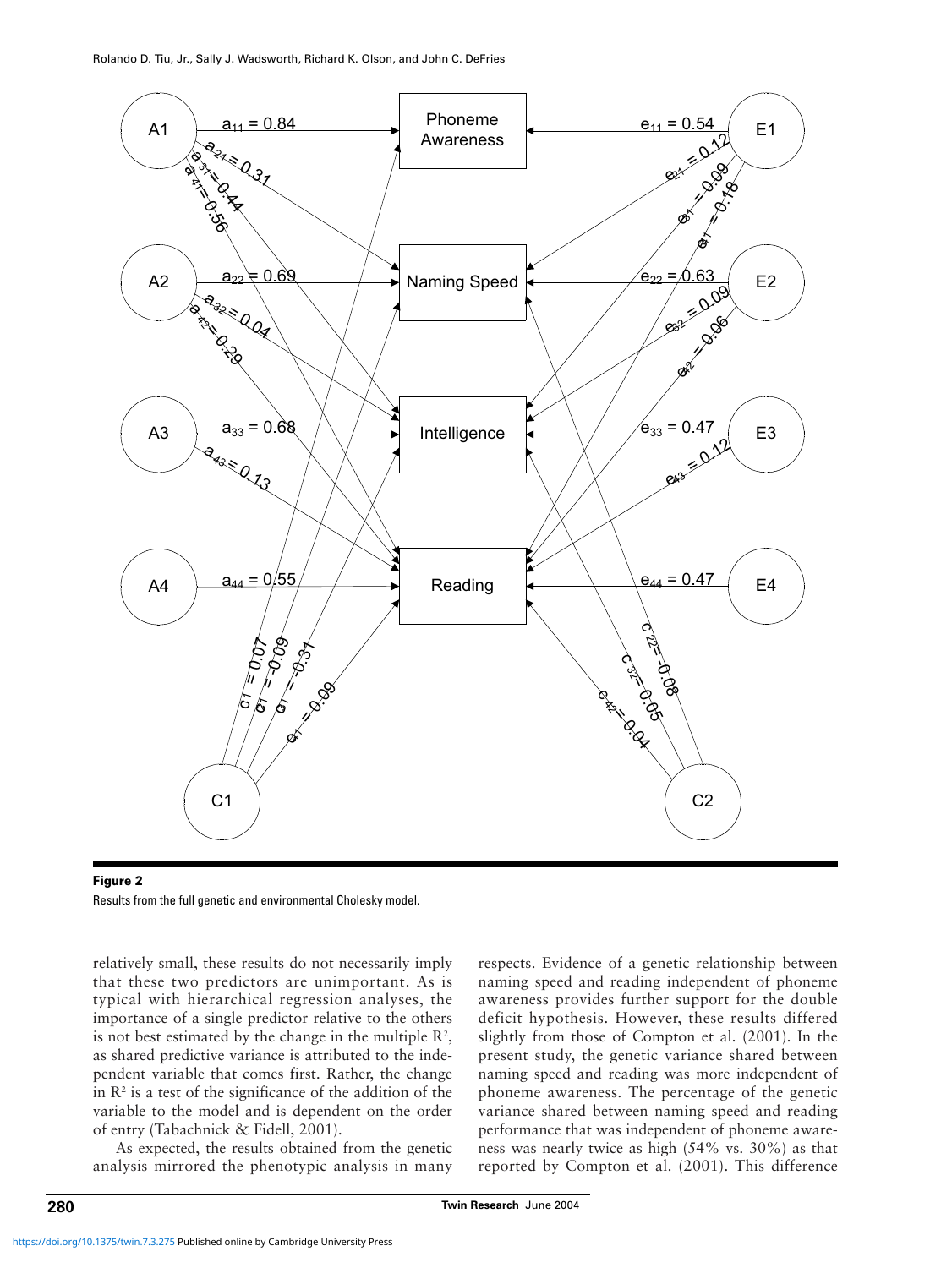may be due to the different reading measures used in the two studies. Compton et al. (2001) used word reading only (measured by PIAT word reading and a time-limited word reading task), whereas a composite of PIAT word reading, reading comprehension, and spelling was used in the current study. Thus, naming speed may be a more unique predictor of this composite of word reading, reading comprehension, and spelling than of word reading alone.

The results of the genetic analysis also support the importance of IQ scores in the prediction of reading performance. About 25% of the genetic correlation between IQ and reading was independent of phoneme awareness and naming speed. However, this unique effect was only marginally significant. Most of the large genetic correlation (.50) was mediated by the other two predictors, especially phoneme awareness. This may imply that the correlation between intelligence and reading performance is largely due to the relationship between intelligence and phoneme awareness. In fact, the genetic correlation between IQ and phoneme awareness (.54) was higher than the genetic correlation between IQ and reading (.50). Further, about 70% of the non-shared environmental correlation of .33 between IQ and reading performance is independent of phoneme awareness and naming speed. Overall, these results suggest that IQ scores should be incorporated into causal models of reading performance.

Estimates of  $h^2$ ,  $c^2$ , and  $e^2$  indicate that individual differences in reading-related measures are largely determined by genetic and non-shared environmental factors. Moreover, all estimates of shared environment could be fixed to 0 without significant worsening of fit. Although small in magnitude, fixing the common paths from the non-shared environmental factors to 0 led to a significant worsening of fit. These results indicate that not all the effects of phoneme awareness, naming speed, and IQ on reading performance were genetic in origin.

Examination of the genetic and environmental correlations reveals that all four measures are strongly related genetically. Phoneme awareness had the highest genetic correlations with reading performance (.67), followed by naming speed (.59), and then IQ (.50). There were also smaller, but significant, nonshared environmental correlations between the four measures. The largest non-shared environmental correlations were between reading performance and phoneme awareness (.37) and between reading performance and IQ (.33).

In conclusion, the results of the present study support the double deficit hypothesis as a model of reading disability. Naming speed accounts for additional phenotypic, genetic, and non-shared environmental variance in reading performance independent of phoneme awareness. Additionally, the results indicate the importance of IQ in the prediction of reading disability. Although much of the covariance between IQ and reading performance was mediated by phoneme awareness and naming speed, about 40% of the phenotypic variance and 25% of the genetic variance between IQ and reading performance was independent of the other two measures. Additionally, more than 70% of the nonshared environmental correlation between reading performance and IQ was independent of the other two measures. Although phonological processing is highly related to reading, a more complete model of reading disability should also include measures of naming speed and IQ.

## **Acknowledgments**

This work was supported in part by program project and center grants from the National Institute of Child Health and Human Development (HD-11681 and HD-27802), and Dr. Tiu was supported by a Training Grant from the National Institute of Mental Health (MH16880). The contributions of staff members of the Colorado school districts from which our sample was ascertained, and of the families who participated in the study, are gratefully acknowledged.

# **References**

- Ackerman, P. T., Holloway, C. A., Youngdahl, P. L., & Dykman, R. A. (2001). The double-deficit theory of reading disability does not fit all. *Learning Disabilities Research & Practice*, *16*, 152–160.
- Alarcon, M., & DeFries, J. C. (1997). Reading performance and general cognitive ability in twins with reading difficulties and control pairs. *Personality and Individual Differences*, *22*, 793–803.
- Bowers, P. G., & Swanson, L. B. (1991). Naming speed deficits in reading disability: Multiple measures of a singular process. *Journal of Experimental Child Psychology*, *51*, 195–219.
- Brooks, A., Fulker, D. W., & DeFries, J. C. (1990). Reading performance and general cognitive ability: A multivariate genetic analysis of twin data. *Personality and Individual Differences*, *11*, 141–146.
- Cardon, L. R., Dilalla, L. F., Plomin, R., DeFries, J. C., & Fulker, D. W. (1990). Genetic correlations between reading performance and IQ in the Colorado Adoption Project. *Intelligence*, *14*, 245–257.
- Catts, H. W., Gillispie, M., Leonard, L. B., Kail, R. V., & Miller, C. A. (2002). The role of speed of processing, rapid naming, and phonological awareness in reading achievement. *Journal of Learning Disabilities*, *35*, 509–524.
- Compton, D. L., Davis, C. J., DeFries, J. C., Gayan, J., & Olson, R. K. (2001). Genetic and environmental influences on reading and RAN: An overview of results from the Colorado twin study. In M. Wolf (Ed.), *Dyslexia, fluency, and the brain* (pp. 277–303). Timonium, MD: York Press.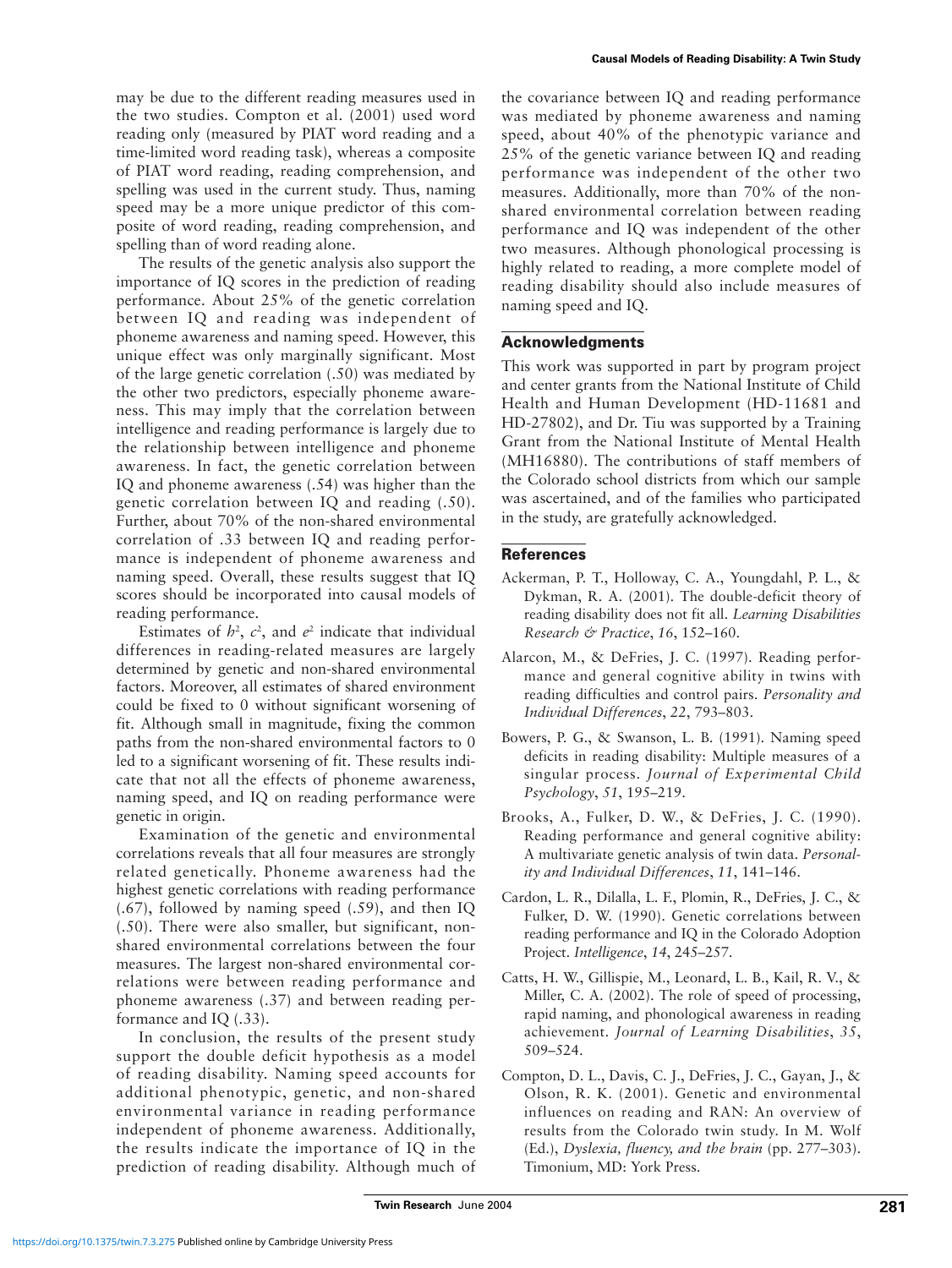- Compton, D. L., DeFries, J. C., & Olson, R. K. (2001). Are RAN- and phonological awareness-deficits additive in children with reading disabilities? *Dyslexia*, *7*, 125–149.
- Compton, D. L., Olson, R. K., DeFries, J. C., & Pennington, B. F. (2002). Comparing the relationships among two different versions of the alphanumeric rapid automatized naming and word level reading skills. *Scientific Studies of Reading*, *6*, 343–368.
- Davis, C. J., Gayan, J., Knopik, V. S., Smith, S. D., Cardon, L. R., Pennington, B. F., et al. (2001). Etiology of reading difficulties and rapid naming: The Colorado twin study of reading disability. *Behavior Genetics*, *31*, 625–635.
- Davis, C. J., Knopik, V. S., Olson, R. K., Wadsworth, S. J., & DeFries, J. C. (2001). Genetics and environmental influences on rapid naming and reading ability. *Annals of Dyslexia*, *51*, 231–247.
- DeFries, J. C. (1985). Colorado reading project. In D. B. Gray & J. F. Kavanagh (Eds.), *Biobehavioral Measures of Dyslexia* (pp. 107–122). Parkton, MD: York Press.
- DeFries, J. C., Filipek, P. A., Fulker, D. W., Olson, R. K., Pennington, B. F., Smith, S. D., et al. (1997). Colorado Learning Disabilities Research Center. *Learning Disabilities: A Multidisciplinary Journal*, *8*, 7–19.
- DeFries, J. C., & Fulker, D. W. (1985). Multiple regression analysis of twin data. *Behavior Genetics*, *15*, 467–473.
- Denckla, M. B., & Rudel, R. G. (1976). Rapid "automatized" naming (R.A.N.): Dyslexia differentiated from other learning disabilities. *Neuropsychologia*, *14*, 471–479.
- Dunn, L. M., & Markwardt, F. C. (1970). *Examiner's manual: Peabody individual achievement test*. Circle Pines, MN: American Guidance Service.
- Gayan, J., & Olson, R. K. (2001). Genetic and environmental influences on orthographic and phonological skills in children with reading disabilities. *Developmental Neuropsychology*, *20*, 483–507.
- Gayan, J., & Olson, R. K. (2003). Genetic and environmental influences on individual differences in printed word recognition. *Journal of Experimental Child Psychology*, *84*, 97–123.
- Goswani, U., & Bryant, P. (1990). *Phonological skills and learning to read*. Hove, UK: Erlbaum.
- Griffiths, Y. M., & Snowling, M. J. (2001). Auditory word identification and phonological skills in dyslexic and average readers. *Applied Psycholinguistics*, *22*, 419–439.
- Hohnen, B., & Stevenson, J. (1999). The structure of genetic influences on general cognitive, language, phonological, and reading abilities. *Developmental Psychology*, *35*, 590–603.
- Lindamood, C. H., & Lindamood, P. C. (1979). *Lindamood auditory conceptualization test.* Hingham, MA: Teaching Resources.
- Manis, F. R., Doi, L. M., & Bhadha, B. (2000). Naming speed, phonological awareness, and orthographic knowledge in second graders. *Journal of Learning Disabilities*, *33*, 325–333, 374.
- McBride-Chang, C., & Manis, F. R. (1996). Structural invariance in the associations of naming speed, phonological awareness, and verbal reasoning in good and poor readers: A test of the double deficit hypothesis. *Reading & Writing*, *8*, 323–339.
- Neuhaus, G. F., & Swank, P. R. (2002). Understanding the relations between RAN letter subtest components and word reading in first-grade students. *Journal of Learning Disabilities*, *35*, 158–174.
- Nichols, R. C., & Bilbro, W. C. (1966). The diagnosis of twin zygosity. *Acta Genetica et Statistica Medica*, *16*, 265–275.
- Olson, R. K., Forsberg, H., & Wise, B. (1994). Genes, environment, and the development of orthographic skills. In V. W. Berninger (Ed.), *The varieties of orthographic knowledge I: Theoretical and developmental issues* (pp. 27–71). Dordrecht, the Netherlands: Kluwer Academic Publishers.
- Pennington, B. F. (1991). The genetics of dyslexia. *Annual Progress in Child Psychiatry & Child Development*, 193–203.
- Pennington, B. F., Cardoso-Martins, C., Green, P. A., & Lefly, D. L. (2001). Comparing the phonological and double deficit hypotheses for developmental dyslexia. *Reading & Writing*, *14*, 707–755.
- Share, D. L. (1995). Phonological recoding and self-teaching: Sine qua non of reading acquisition. *Cognition*, *55*, 151–218.
- Siegel, L. S. (1993). Phonological processing deficits as the basis of a reading disability. *Developmental Review*, *13*, 246–257.
- Stanovich, K. E., & Siegel, L. S. (1994). Phenotypic performance profile of children with reading disabilities: A regression-based test of the phonological-core variable-difference model. *Journal of Educational Psychology*, *86*, 24–53.
- Tabachnick, B. G., & Fidell, L. S. (2001). *Using multivariate statistics (4th ed.)*. Boston, MA: Allyn and Bacon.
- Tiu, R. D., Thompson, L. A., Youngstrom, E. A., Lewis, B. A., Detterman, D. K., Olson, R. K., et al. (2004) *From intelligence to reading: Multiple group, multiple routes*. Manuscript in preparation.
- Torgesen, J. K., Wagner, R. K., Rashotte, C. A., Burgess, S., & Hecht, S. (1997). Contributions of phonological awareness and rapid automatic naming ability to the growth of word-reading skills in second- to fifth-grade children. *Scientific Studies of Reading*, *1*, 161–185.
- Wadsworth, S. J., & DeFries, J. C. (2003). Etiology of the stability of reading performance from 7 to 12 years of age and its possible mediation by IQ. In S. A. Petrill, R. Plomin, J. C. DeFries, & J. K. Hewitt

**282 Twin Research** June 2004